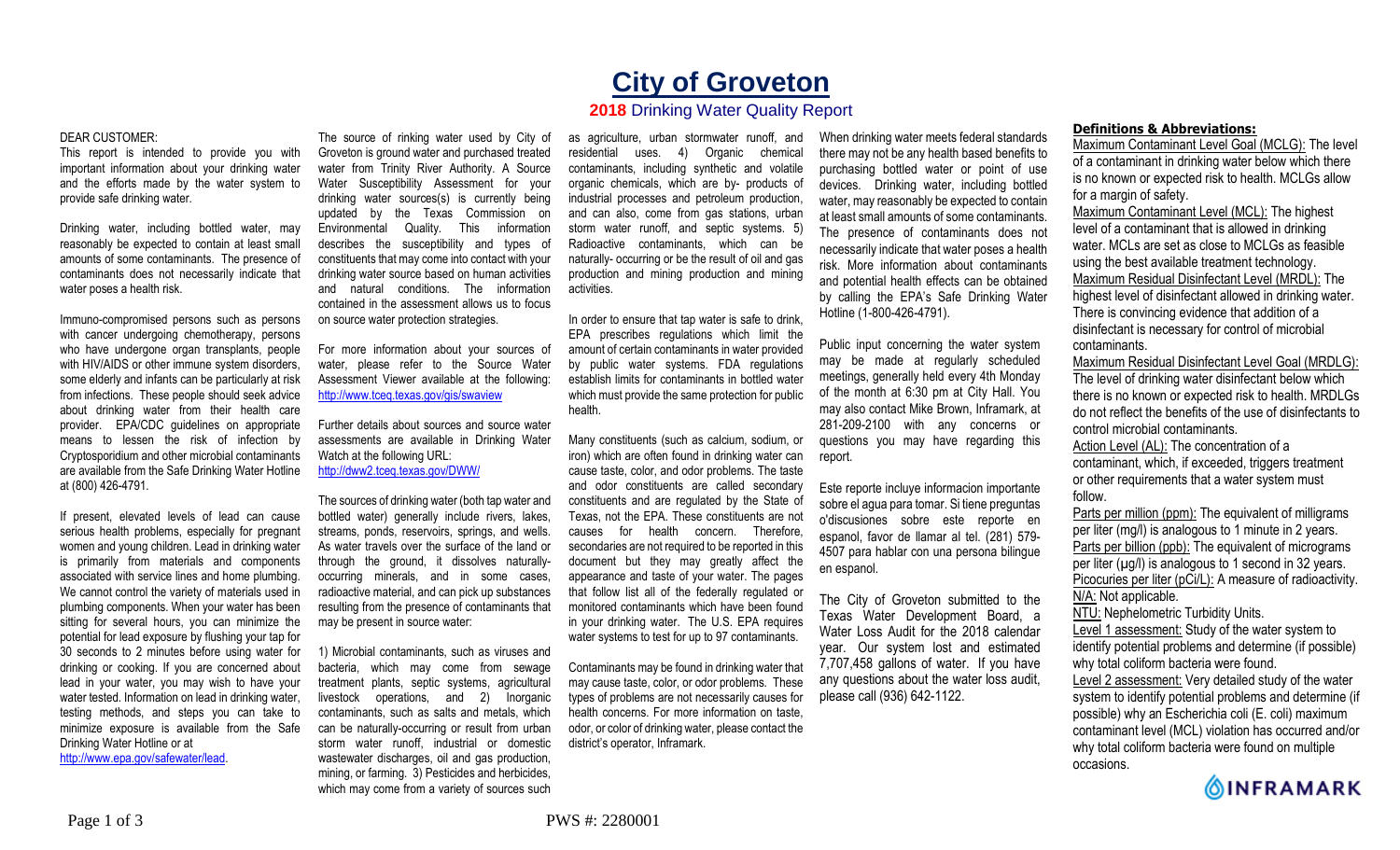| <b>Substance</b>                                                                                                                                                                                                                                           | Unit<br>οf<br><b>Measure</b>        | Year | <b>MCL</b>                  | Average<br>Level<br><b>Detected</b> | Minimum - Maximum<br>Level<br><b>Detected</b>            | <b>MCLG</b>    | $\ln$<br>Compliance | <b>Typical Sources</b>                                                                                                        |  |  |  |
|------------------------------------------------------------------------------------------------------------------------------------------------------------------------------------------------------------------------------------------------------------|-------------------------------------|------|-----------------------------|-------------------------------------|----------------------------------------------------------|----------------|---------------------|-------------------------------------------------------------------------------------------------------------------------------|--|--|--|
| Radioactive Contaminants (Regulated at the Water Plant)                                                                                                                                                                                                    |                                     |      |                             |                                     |                                                          |                |                     |                                                                                                                               |  |  |  |
| <b>Combined Radium</b>                                                                                                                                                                                                                                     | pCi/L                               | 2018 | 5                           | 2.49                                | $2.49 - 2.49$                                            | $\mathbf{0}$   | <b>Yes</b>          | Erosion of natural deposits.                                                                                                  |  |  |  |
| Gross Alpha                                                                                                                                                                                                                                                | pCi/L                               | 2018 | 15                          | 3.3                                 | $3.3 - 3.3$                                              | $\Omega$       | <b>Yes</b>          | Erosion of natural deposits.                                                                                                  |  |  |  |
| Gross Beta                                                                                                                                                                                                                                                 | pCi/L                               | 2018 | 50                          | 9.1                                 | $9.1 - 9.1$                                              | $\mathbf{0}$   | <b>Yes</b>          | Decay of natural and man-made deposits.                                                                                       |  |  |  |
| <b>Unregulated Contaminants</b>                                                                                                                                                                                                                            |                                     |      |                             |                                     |                                                          |                |                     |                                                                                                                               |  |  |  |
| Dibromochloromethane                                                                                                                                                                                                                                       | ppb                                 | 2018 | N/A                         | 5.39                                | $5.39 - 5.39$                                            | N/A            | <b>Yes</b>          | By-product of drinking water disinfection.                                                                                    |  |  |  |
| Chloroform                                                                                                                                                                                                                                                 | ppb                                 | 2018 | N/A                         | 2.46                                | $2.46 - 2.46$                                            | N/A            | <b>Yes</b>          | By-product of drinking water disinfection.                                                                                    |  |  |  |
| Dibromomethane                                                                                                                                                                                                                                             | ug/L                                | 2018 | N/A                         | 0.71                                | $0.71 - 0.71$                                            | N/A            | Yes                 | By-product of drinking water disinfection.                                                                                    |  |  |  |
| Bromochloromethane                                                                                                                                                                                                                                         | ug/L                                | 2018 | N/A                         | 0.68                                | $0.68 - 0.68$                                            | N/A            | <b>Yes</b>          | By-product of drinking water disinfection.                                                                                    |  |  |  |
| Bromoform                                                                                                                                                                                                                                                  | ppb                                 | 2018 | N/A                         | 4.05                                | $4.05 - 4.05$                                            | N/A            | <b>Yes</b>          | By-product of drinking water disinfection.                                                                                    |  |  |  |
| Bromodichloromethane                                                                                                                                                                                                                                       | ppb                                 | 2018 | N/A                         | 4.09                                | $4.09 - 4.09$                                            | N/A            | <b>Yes</b>          | By-product of drinking water disinfection.                                                                                    |  |  |  |
| Unregulated contaminants are those for which EPA has not established drinking water standards. The purpose of unregulated contaminant monitoring is to assist EPA in determining the occurrence of unregulated contaminants in<br>regulation is warranted. |                                     |      |                             |                                     |                                                          |                |                     |                                                                                                                               |  |  |  |
| Inorganic Contaminants (Regulated at the Water Plant)                                                                                                                                                                                                      |                                     |      |                             |                                     |                                                          |                |                     |                                                                                                                               |  |  |  |
| Nitrate                                                                                                                                                                                                                                                    | ppm                                 | 2018 | 10                          | 0.7                                 | $0.7 - 0.7$                                              | 10             | <b>Yes</b>          | Runoff from fertilizer use; leaching from septic tanks, sewage; erosion of natural deposits.                                  |  |  |  |
| Fluoride                                                                                                                                                                                                                                                   | ppm                                 | 2018 | 4                           | 0.43                                | $0.43 - 0.43$                                            | 4              | <b>Yes</b>          | Erosion of natural deposits; water additive which promotes strong teeth; discharge from fertilizer and<br>aluminum factories. |  |  |  |
| Arsenic                                                                                                                                                                                                                                                    | ppb                                 | 2018 | 10                          | 1.4                                 | $1.4 - 1.4$                                              | $\mathbf 0$    | <b>Yes</b>          | Erosion of natural deposits; runoff from orchards; runoff from glass, and electronics production<br>wastes.                   |  |  |  |
| Barium                                                                                                                                                                                                                                                     | ppm                                 | 2018 | $\overline{2}$              | 0.07                                | $0.07 - 0.07$                                            | $\overline{2}$ | <b>Yes</b>          | Discharge of drilling wastes; discharge from metal refineries; erosion of natural deposits.                                   |  |  |  |
| <b>Disinfectant Byproducts</b>                                                                                                                                                                                                                             |                                     |      |                             |                                     |                                                          |                |                     |                                                                                                                               |  |  |  |
| Haloacetic Acids (HAA5)                                                                                                                                                                                                                                    | ppb                                 | 2018 | 60                          | 4.78                                | $2 - 7.8$                                                | $\mathbf{0}$   | <b>Yes</b>          | By-product of drinking water disinfection.                                                                                    |  |  |  |
| <b>Total Trihalomethanes</b>                                                                                                                                                                                                                               | ppb                                 | 2018 | 80                          | 20.28                               | $11.6 - 30.4$                                            | $\Omega$       | <b>Yes</b>          | By-product of drinking water disinfection.                                                                                    |  |  |  |
| <b>Substance</b>                                                                                                                                                                                                                                           | Unit<br><b>of</b><br><b>Measure</b> | Year | <b>MRDL</b>                 | Average<br>Level<br><b>Detected</b> | Minimum - Maximum<br>Level<br><b>Detected</b>            | <b>MRDLG</b>   | In.<br>Compliance   | <b>Typical Sources</b>                                                                                                        |  |  |  |
| <b>Maximum Residual Disinfectant Level</b>                                                                                                                                                                                                                 |                                     |      |                             |                                     |                                                          |                |                     |                                                                                                                               |  |  |  |
| <b>Chlorine Residual</b>                                                                                                                                                                                                                                   | ppm                                 | 2018 | 4.0                         | 2.68                                | $1.99 - 3.02$                                            | 4.0            | <b>Yes</b>          | Water additive used to control microbes.                                                                                      |  |  |  |
| <b>Substance</b>                                                                                                                                                                                                                                           | <b>Unit</b><br>οf<br><b>Measure</b> | Year | 90th<br>Percentile<br>Value | <b>EPA</b><br>Action<br>Level       | Number of<br><b>Results above</b><br><b>Action Level</b> | <b>MCLG</b>    | In<br>Compliance    | <b>Typical Sources</b>                                                                                                        |  |  |  |
| <b>Lead and Copper (Regulated at Customers Tap)</b>                                                                                                                                                                                                        |                                     |      |                             |                                     |                                                          |                |                     |                                                                                                                               |  |  |  |
| Lead                                                                                                                                                                                                                                                       | ppb                                 | 2017 | 3.6                         | 15                                  | 0                                                        | $\mathbf{0}$   | <b>Yes</b>          | Corrosion of household plumbing systems; erosion of natural deposits.                                                         |  |  |  |
| Copper                                                                                                                                                                                                                                                     | ppm                                 | 2017 | 0.18                        | 1.3                                 | 0                                                        | 1.3            | <b>Yes</b>          | Corrosion of household plumbing systems, erosion of natural deposits; leaching from wood<br>preservatives.                    |  |  |  |